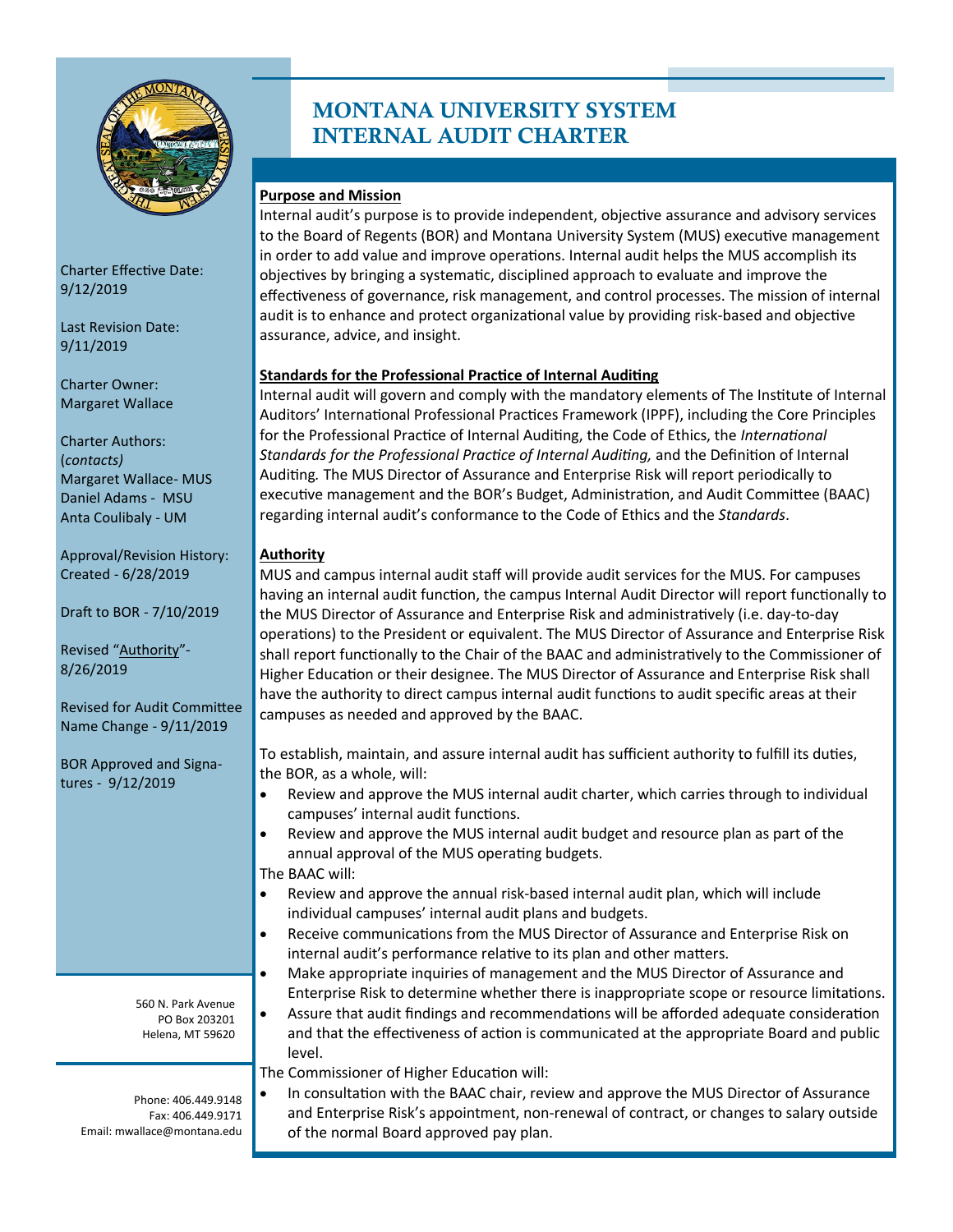The MUS Director of Assurance and Enterprise Risk will:

• In consultation with the University President and Commissioner of Higher Education, review and approve decisions regarding a campus Internal Audit Director's appointment, non-renewal of contract, or changes to salary outside of the normal University approved pay plan.

The MUS Director of Assurance and Enterprise Risk will have unrestricted access to, and communicate and interact directly with the BAAC, which may include private meetings without management present.

The BOR authorizes all staff of internal audit to have full, free, and unrestricted access to all MUS functions, records, physical properties, and personnel pertinent to carrying out any engagement, subject to the accountability for confidentiality and safeguarding of records and information. All employees are directed to assist internal audit staff in fulfilling their role and responsibilities. Additionally, the BOR authorizes internal audit to allocate resources, set frequencies, select subjects, determine scopes of work, apply techniques required to accomplish audit objectives, and issue reports.

#### **Independence and Objectivity**

The MUS Director of Assurance and Enterprise Risk will ensure that internal audit remains free from all conditions that threaten the ability of internal auditors to carry out their responsibilities in an unbiased manner, including matters of audit selection, scope, procedures, frequency, timing, and report content. If the MUS Director of Assurance and Enterprise Risk determines that independence or objectivity may be impaired in fact or appearance, the details of the impairment will be disclosed to appropriate parties.

Internal auditors will maintain an impartial, unbiased mental attitude that allows them to perform engagements objectively and in such a manner that they believe in their work product, that no quality compromises are made, and that they do not subordinate their judgment on audit matters to others.

Internal audit staff shall not have direct operational responsibility or authority over any of the activities they review. Accordingly, they will not implement internal controls, develop procedures, install systems, prepare records, or engage in any other activity which normally could be audited. This includes assessing specific operations for which they had responsibility within the previous year; performing any operational duties for the MUS; initiating or approving transactions external to internal audit; or directing the activities of any employee not employed by internal audit, except to the extent that such employees have been appropriately assigned to auditing teams or to otherwise assist internal auditors.

Where an internal audit director has or is expected to have roles or responsibilities that fall outside of internal auditing, safeguards will be established to limit impairments to independence or objectivity. Internal auditors will:

- Disclose any impairment of independence or objectivity, in fact or appearance, to the BAAC.
- Exhibit professional objectivity in gathering, evaluating, and communicating information about the activity or process being examined.
- Make balanced assessments of all available and relevant facts and circumstances.
- Take necessary precautions to avoid being unduly influenced by their own interests or by others in forming judgements.

The MUS Director of Assurance and Enterprise Risk will confirm to the BAAC, at least annually, the organizational independence of internal audit. The MUS Director of Assurance and Enterprise Risk will disclose to the BAAC any interference and related implications in determining the scope of internal auditing, performing work, or communicating results.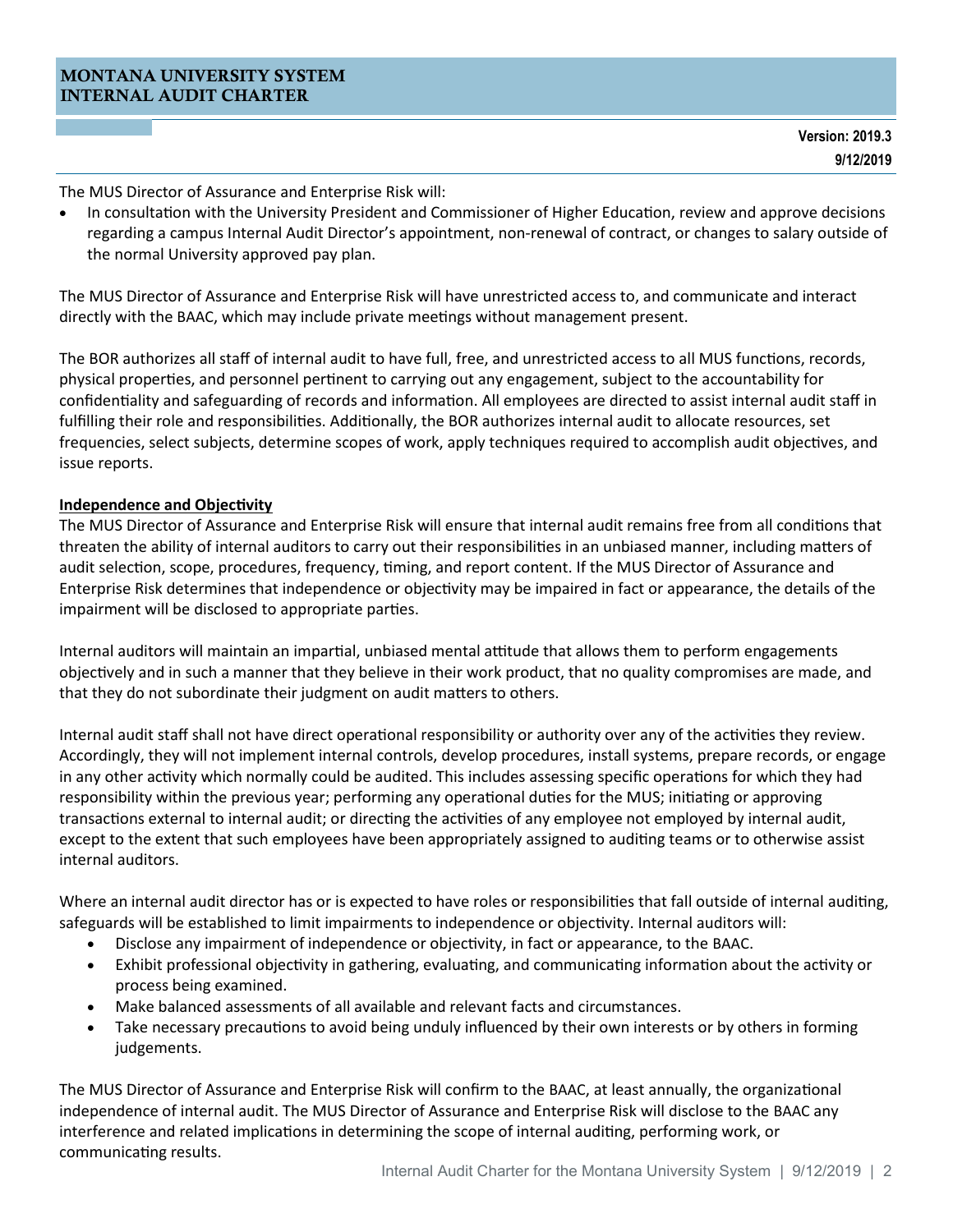#### **Scope**

The scope of internal audits may include assurance or advisory services in order to add value and improve operations. Assurance services are objective examinations of evidence for the purpose of providing an independent assessment to the BOR, management, and outside parties on the adequacy and effectiveness of governance, risk management, and control processes for the MUS. The scope includes reviewing and evaluating:

- Risks relating to the achievement of the university system's strategic objectives are appropriately identified and managed;
- The means with which assets are safeguarded;
- The actions and internal controls established by the officers, directors, employees, and contractors follow policies, procedures, applicable laws, regulations, contracts, and governance standards;
- The results of operations or programs are consistent with established goals and objectives;
- The reliability and integrity of financial and operating information;
- Operations or programs are being carried out effectively and efficiently;
- The economy, efficiency, and effectiveness with which resources are employed; and
- Information and the means used to identify, measure, analyze, classify, and report such information is reliable and have integrity. This includes whether IT systems are appropriately managed, controlled, and protected.

The MUS Director of Assurance and Enterprise Risk will report periodically to the BAAC regarding:

- The internal audit purpose, authority, and responsibility.
- The annual internal audit annual plan and performance relative to the plan, including any significant interim changes or requests for review and approval.
- The internal audit conformance with the Institute of Internal Auditors' Code of Ethics and *Standards,* and action plans to address any significant conformance issues.
- Significant risk exposures and control issues, including fraud risks, governance issues, and other matters requiring the attention of, or requested by the BAAC.
- Results of audit engagements or other activities.
- Resource requirements.
- Any response to risk by management that may be unacceptable to the MUS.

Internal audit may perform advisory services regarding risk management, control, and governance as agreed upon with management, provided the internal audit does not assume management responsibility. Advisory services are intended to add value and improve an organization's governance, risk management, and control processes. Examples include counsel, advice, facilitation, and training.

Internal audit may administer a compliance hotline and perform investigative engagements to evaluate allegations of unethical business practices or financial and operational misconduct.

To help ensure key business risks are being managed appropriately at the MUS level and that the system of internal controls is operating effectively, the MUS Director of Assurance and Enterprise Risk's role has been expanded to include facilitation of the MUS enterprise risk management (ERM) process. The role includes championing the establishment of ERM; facilitation of the process to identify, evaluate, manage, and monitor risks; advising, challenging, coaching, and supporting management's decisions on risk, as opposed to making risk management decisions; coordinating ERM activities; consolidating the reporting on risks; communicating with management and the BAAC when management accepted a level of risk that may be unacceptable to the MUS. To maintain independence and objectivity, the MUS Director of Assurance and Enterprise Risk does not own risks and management remains responsible for risk management and compliance.